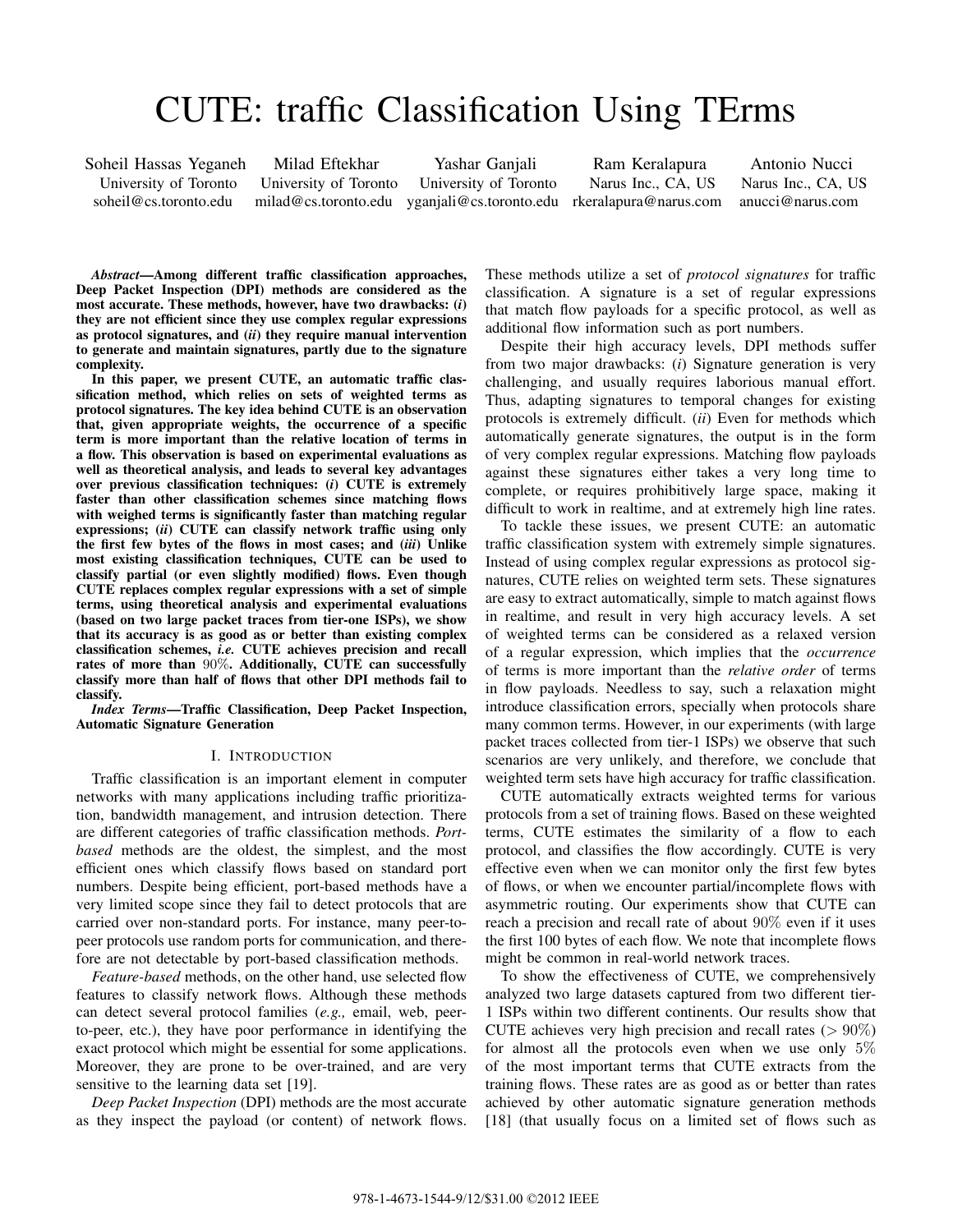file-sharing applications rather). We note that increasing the percentage of terms that are used by CUTE will result in better accuracy at the cost of reducing efficiency. This trade-off can be very useful for network operators that can find the right balance of accuracy and efficiency depending on their network conditions and needs. Interestingly, CUTE labels almost 60% of incomplete flows, which are classified as *unknown* flows by manually (and carefully) created protocol signatures in other DPI methods.

Our contributions are threefold: First, we propose a very efficient, and accurate automatic traffic classification method, which relies on weighted term matching. Second, using theoretical analysis as well as experimental evaluations, we show that occurrence of terms in network flows are more important than the relative order of the terms in traffic classification. This observation is the basis of CUTE, and explains why it can achieve high precision and recall rates with very simple signatures. We also show that CUTE can efficiently classify flows even when they have partial payloads. Finally, we show that existing methods for automatically generating signatures are biased toward the training dataset, and thus cannot robustly classify flows. We show that this problem can be solved by using partial matching techniques (such as CUTE), which can be robust to the training data set.

Next, we present CUTE in Section II), and evaluate it using real packet traces in Section III. We provide an abstract model for the automatic signature generation problem in Section IV, and theoretically show why CUTE works in Section V. Section VI presents related works, and is followed by a brief discussion in Section VII.

#### II. THE PROPOSED METHOD

Manual signature authoring is a tedious and resource intensive task, that results in static protocol signatures which lose their accuracy over time as protocols evolve. In response, some automatic signature generation methods have been proposed, such as Longest Common Subsequence [21] and Laser [18], which generate regular expressions as protocol signatures. In other words, they find the best regular expressions that can classify network flows.

In this section, we present the proposed classification method, CUTE. CUTE uses terms for classification instead of using regular expressions. For example, existing DPI methods use "GET.\*HTTP" as a signature for HTTP, but CUTE uses "GET or HTTP" as a signature for HTTP. In general, CUTE uses a highly relaxed regular expression for classifying flows. Note that such relaxed signatures cannot produce false negatives, but can produce false positives. We obviate false positives by assigning appropriate *weights* to terms. As a result, CUTE employs weighted term matching for classifications. CUTE automatically extracts the terms, and assigns respective weights using a learning set of network flows. We provide the theoretical foundation of our method, together with required definitions and theorems, in Section V.

The first step in CUTE extracts potential terms from sample flows. We extract terms of certain length (say of at least *b* bytes), which are shared between a considerable fraction of flows (say with a frequency of at least *δ*). Such common terms (for the formal definition refer to Definition 1) can be extracted by aligning each pair of flows, and extracting all common substrings of at least *b* bytes.

Considering the fact that payloads mostly start with important terms, we employ a simple tweak to distinguish these important terms; we insert a mark (*e.g.,* |) before the first byte of flows. For instance, when we insert | at the beginning of flows, we will extract |GET instead of GET which is probably unique for HTTP, and HTTP-based protocols. This simple tweak significantly improves the experimental results as illustrated in Section III.

The next step is assigning weights to terms. The main idea behind CUTE's weight function is that we should assign higher weights to terms that are unique to a protocol. In other words, terms which are frequent in different protocols are not important, nor useful, for classification. We assign weights using the weight function presented in Equation 1:

$$
W_t^p = \begin{cases} \left(\frac{f_t^p}{\sum_{p \in P} f_t^p}\right)^p & f_t^p \ge T \\ 0 & f_t^p & T \end{cases}, \tag{1}
$$

where *P*, *p*, *t* are, respectively, the set of all protocols, a sample protocol, and a sample term. Moreover,  $\hat{f}_t^p$  and  $W_t^p$ , respectively, denote frequency and weight of term *t* in protocol *p*. We note that *T* and  $\rho$  are the parameters of this weight function. Section III discusses appropriate values for *T* and *ρ*. Note that Equation 1 produces weights of 1 for unique terms.

The last step is to classify network flows. CUTE searches for the weighted terms of each protocol within flow payloads. The similarity of a flow to a protocol is simply defined as the *average weight* of matched terms in the flow payload. Then, the protocol with the highest similarity is selected as label protocol of the flow. Note that we have evaluated CUTE using other alternatives (*e.g.,* using the maximum weight) and discovered that the presented version achieves the best accuracy. Those alternatives are eliminated due to lack of space.

CUTE's classification algorithm has two inputs: (*i*) the flow payload *f*, and (*ii*) the set of top *r*-percentile weighted terms for each protocol ( $W = \{W_{p_1}, W_{p_2}, \dots, W_{p_m}\}$ ) (*r* is a parameter of CUTE). Using only the top terms improves accuracy and efficiency of our method, since it eliminates unimportant terms extracted due to locality, errors, and noises.

Note that we have used the naive string matching algorithm only for the sake of readability. This string matching method can be, readily, replaced with efficient techniques such as the Aho-Corasick algorithm[1].

In the next section, we illustrate the experimental results of classifying real-world network flows using CUTE.

## III. EXPERIMENTAL EVALUATION

To evaluate CUTE, we use two network datasets, each containing about 40 million flows, captured from two different tier-1 ISPs for a duration of 30 minutes at different dates. To preserve the anonymity of these ISPs, we call them ISP1 and ISP2. These ISPs are located in different continents, and have completely different traffic characteristics. To create a base of evaluation, the captured flows are classified using a set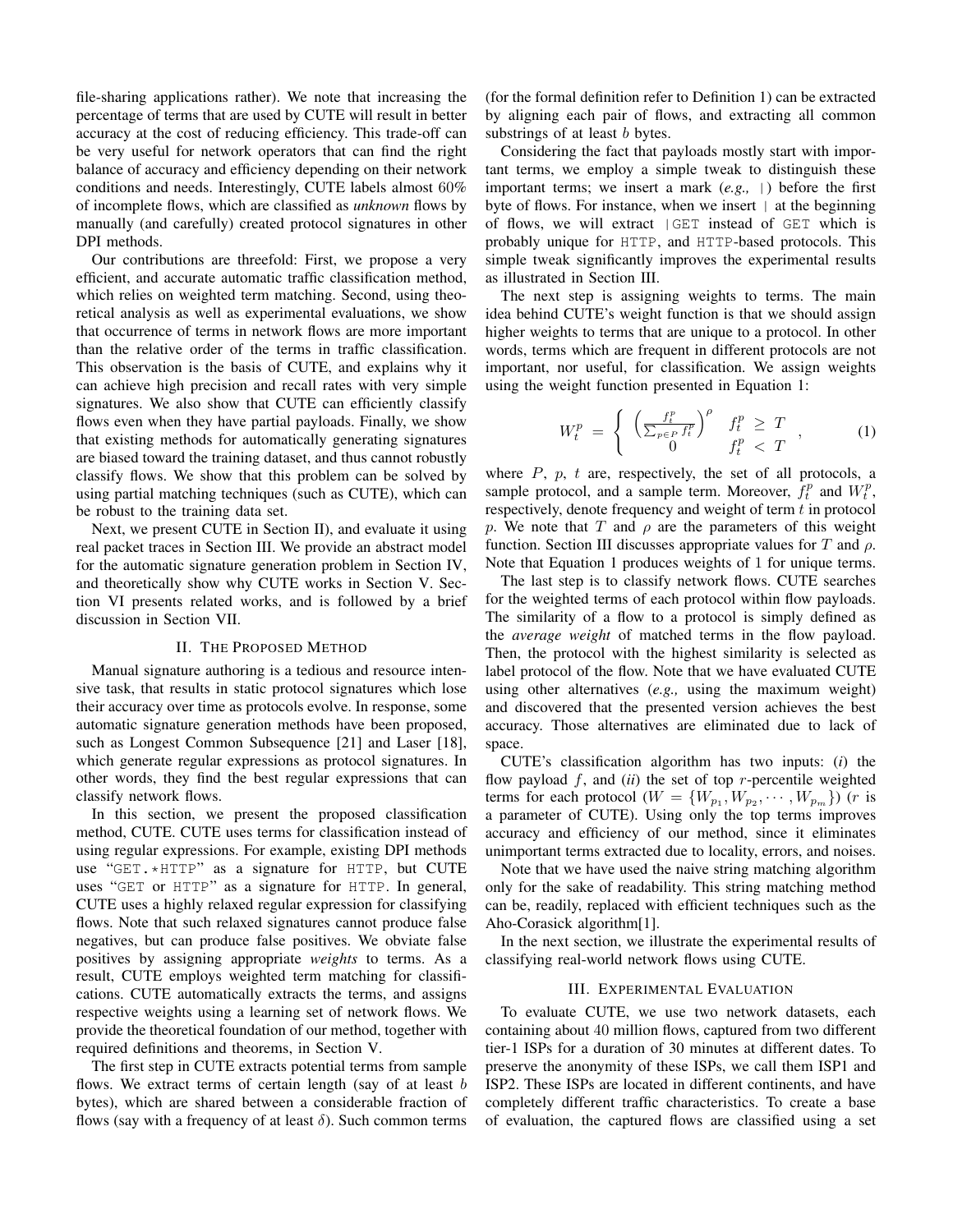Algorithm 1: CUTE's classification algorithm

| <b>Input</b> : $f$ ;<br>Input: $W$ :                                                                                          | $/*$ The Flow $*/$<br>$/\star$ Top $r$ % of Weighted Terms $\star$ / |
|-------------------------------------------------------------------------------------------------------------------------------|----------------------------------------------------------------------|
| <b>Result:</b> $result \ p$ ;                                                                                                 | $/*$ The detected protocol(s) */                                     |
| $max \leftarrow -1$ :                                                                                                         |                                                                      |
| $result\_p \leftarrow \varnothing;$                                                                                           |                                                                      |
| for $W_p \in W$ do                                                                                                            |                                                                      |
| $sum \leftarrow 0$ ; count $\leftarrow 0$ ;                                                                                   |                                                                      |
| for $(t, w) \in W_p$ do                                                                                                       |                                                                      |
| if $f$ contains $t$ then                                                                                                      | $\vert \quad sum \leftarrow sum + w; \, count \leftarrow count + 1;$ |
| if $max = \frac{sum}{count}$ then<br>$\mid$ $result\_p \leftarrow result\_p \cup p;$                                          |                                                                      |
| else if $max < \frac{sum}{count}$ then<br>$\begin{array}{ll} result\_p \leftarrow p; \\ max = \frac{sum}{count}; \end{array}$ |                                                                      |
| <b>return</b> result_p;                                                                                                       |                                                                      |

of manually-created, commercially-designed signatures, which we called baseline signatures. Note that there are flows in the dataset, which cannot be classified by the baseline signatures due to either payload encryption, flow incompleteness, or signature over-specification. We eliminate these unknown flows from the datasets.

To show CUTE's robustness, we use one data set as the learning data set, and the other one for evaluation. Note that we are able to evaluate CUTE only on protocols shared between the both datasets.

In the training phase, we extract all common substrings of at least 4 bytes as protocols' terms. Here, we can observe the first advantage of CUTE over complete matching techniques. There are many frequent, but unimportant terms, such as "date"s (*e.g.,* "Sun, 24 Feb 2010 08:49:37 GMT") in HTTP flows. If we extract signatures automatically, these unimportant terms would be present in protocol signatures due to their high frequency. Such signatures perform well on the learning data set, but result in poor classification, when other datasets are used. Since CUTE uses partial matching and weighted terms for classification, it simply tolerates such misleading terms.

In the experiments, we set the threshold  $T$  (Equation 1) to 0*.*1, as the frequencies of important terms (such as HELO in SMTP, and POST in HTTP) are about 10 percent in real traffic. Setting *T* to smaller values may result in more unimportant terms in classification.

The first experiment explores the impact of *ρ* on CUTE's precision and recall. Figure 1(a) shows that there is a strong correlation between  $\rho$  and precision: the higher the  $\rho$ , the more unique the terms, and the more precise the classification. Figure 1(b) displays the relationship between recall and *ρ*. One interesting point, here, is that for lower values of  $\rho$ , the precision is more sensitive to *r* (the top percentile parameter). Larger  $\rho$ 's result in smaller term weights except for the unique terms. For instance, terms in the top 50-percentile, when  $\rho$  is 512, are the same as terms in the top 5-percentile when  $\rho$  is 32. In fact, for any value of  $\rho$  there is a value for  $r$  that leads to the same precision while maintaining the same recall rate. Since there are different number of flows for each protocol in the dataset, Figure 1(b) does not convey a meaningful relation between  $\rho$  and recall values: for different values of  $\rho$ , recall



Fig. 1. Average recall and precision for different *ρ* values



Fig. 2. Recall and precision for  $\rho = 64$ 

values have jitters of 2%. This is mainly due to the low number of flows for some protocols in our data set.

Figure 2 shows that CUTE accurately classifies most protocols' flows. As this figure suggests, CUTE has the maximum precision when we use the top 5-percentile terms, and  $\rho = 64$ . In Figure 2(a), we observe that CUTE classifies all protocols with high precision, except for IRC. The precision for IRC flows is 50% using the top 5-percentile, since IRC flows are basically unstructured text containing terms shared with other protocols. In such protocols, even the top terms are not very important. Thus, even the top 5-percentile terms result in a considerable amount of false positives. Figure 2(b) illustrates the recall for different protocols. It shows that CUTE achieves high recalls for all protocols except RTSP. The recall value for RTSP flows is 50%, since RTSP and HTTP share a lot of terms; hence, RTSP does not have a sufficient number of highly weighted terms. The only terms unique to RTSP are its commands, *e.g.,* DESCRIBE.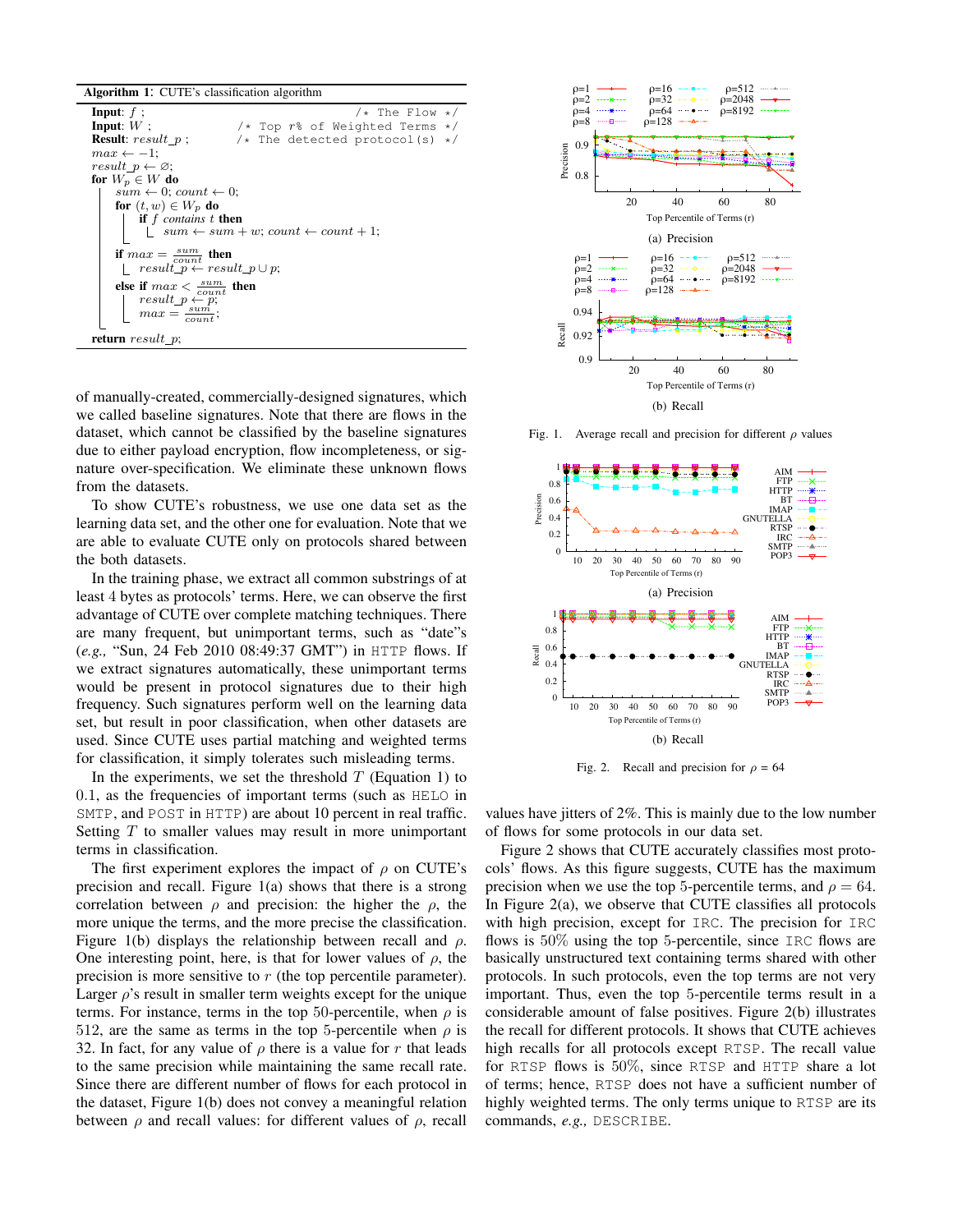

Fig. 3. Average precision and recall using the first bytes of flows

In the previous experiments, we have used the first 1KB of flow payloads for classification. One of the advantages of exploiting terms instead of term lists is that a flow can be classified using its very first few bytes. To illustrate this advantage, we present classification results using the first *l* bytes of flow payloads. Figure 3 portrays the average precision and recall for different values of *l*. It shows that using more bytes from payloads generally results in higher precision and recall. Meanwhile, we can improve the efficiency of CUTE by using fewer payload bytes in classification, and still getting high precision and recall values. We observe that by using only the first 50 bytes of the flows, we achieve acceptable precision and recall. An interesting extension to this work is to find the suitable value of *l* for different protocols.

There is one counterintuitive situation in these graphs: the maximum average recall is achieved when  $l = 100$ . To investigate this problem, we take a deeper look at the detailed classification results when  $l = 100$ . Figure 4 displays the recall values for different protocols when  $l = 100$ . By comparing Figures 2(b)  $(l = 1000)$  and Figure 4  $(l = 100)$ , we observe that, when  $l = 1000$ , the recalls for three protocols (HTTP, FTP, and POP3) are higher, but it is much lower for RTSP. Therefore, the average recall, misleadingly, shows improvement when we reduce *l* to 100.

Another advantage of CUTE is its capability to classify unknown flows. To evaluate this advantage, we randomly selected 15000 unknown flows out of our data set, and fed them to CUTE. CUTE classified 60% of these flows. Since we do not have any ground truth for these unknown flows, there is no straight forward approach to calculate the accuracy. To estimate the accuracy, we have manually explored and labeled 40% of these flows. Most of these unknown flows are incomplete, partial flows. As shown in table I, most of the unknown flows are HTTP, and are labeled correctly by CUTE. These unknown flows are legitimate HTTP flows but they are either response only, request only, or from proprietary non-compliant applications.

| FTP     | HTTP  | IMAP | BТ      | <b>GT</b> | <b>RTSP</b> | <b>SMTP</b> | IR ( |
|---------|-------|------|---------|-----------|-------------|-------------|------|
| $0.1\%$ | 88.5% | 0.2% | $0.1\%$ | $1.8\%$   | $3.9\%$     | 4.6%        |      |

TABLE I NEW LABELS OF UNKNOWN FLOWS (5-PERCENTILE, AND  $\rho = 64$ )



#### IV. FORMAL MODELING

In this section, we model the traffic classification problem to theoretically analyze CUTE. We aim to compare CUTE with existing automatic signature extraction methods (such as Longest Common Subsequence [21] and Laser [18]) which generate term lists (a sequences of terms) as protocol signatures. We show that CUTE is significantly faster (due to the use of partial matching instead of complete matching) without sacrificing the precision and recall rates.

In general, a term list is (*i*) a group of terms, accompanied with (*ii*) ordering constraints. Ordering constraints are to increase the accuracy of classification, but they come at the cost of matching efficiency, and complexity of automatic signature generation. In contrast, CUTE relaxes those constraints, and uses weighted terms for classification. The question is "how important are these constraints?" and "how adversely does the classification algorithm perform if we relax these constraints?". In what follows, we formalize CUTE's approach, and then theoretically analyze it.

We, first, present our definition of common terms, and then we proceed with the theoretical model for comparing our proposed signatures with existing protocol signatures, in next section. Note that we have used *term* and *common term* interchangeably in this paper.

*Definition 1:* Let *b*, and  $\delta$  be given numbers. We define a continuous subsequence of bytes as a term iff: (*i*) it has at least *b* byes, (*ii*) it occurs with a probability of at least  $\delta$  in flows of the respective protocol, and (*iii*) it is not a substring of another term with the same probability.  $T(P)$  denotes the set of common terms for protocol *P*, *i.e.*,

$$
T(P) = \{t_i \mid |t_i| \ge b \land Pr(t_i|P) \ge \delta \land
$$
  

$$
\#t_j : t_i \subset t_j \land \Pr(t_j|P) = \Pr(t_i|P)\},
$$

where  $Pr(t|P)$  is the probability of having term *t* in the flows of protocol *P*.

As an example, consider the HTTP protocol. When  $b = 3$ and  $\delta = 0.1$ , POST and GET are among the *terms* for HTTP. Let us consider the character sequence POS. Obviously, its frequency is at least equal to the frequency of POST. Two scenarios may happen here: (*i*) POS has the same frequency as POST: in this case, we do not consider it as a term. (*ii*) POS has a higher frequency than POST: here, both POS and POST are considered *terms* of HTTP.

Terms are the basic constructs of term lists. A flow is matched with a term list, iff it contains all terms in the list with respective ordering. For instance, a flow which contains xbxaxcx will not match with  $L = \{a, b, c\}$ , but it matches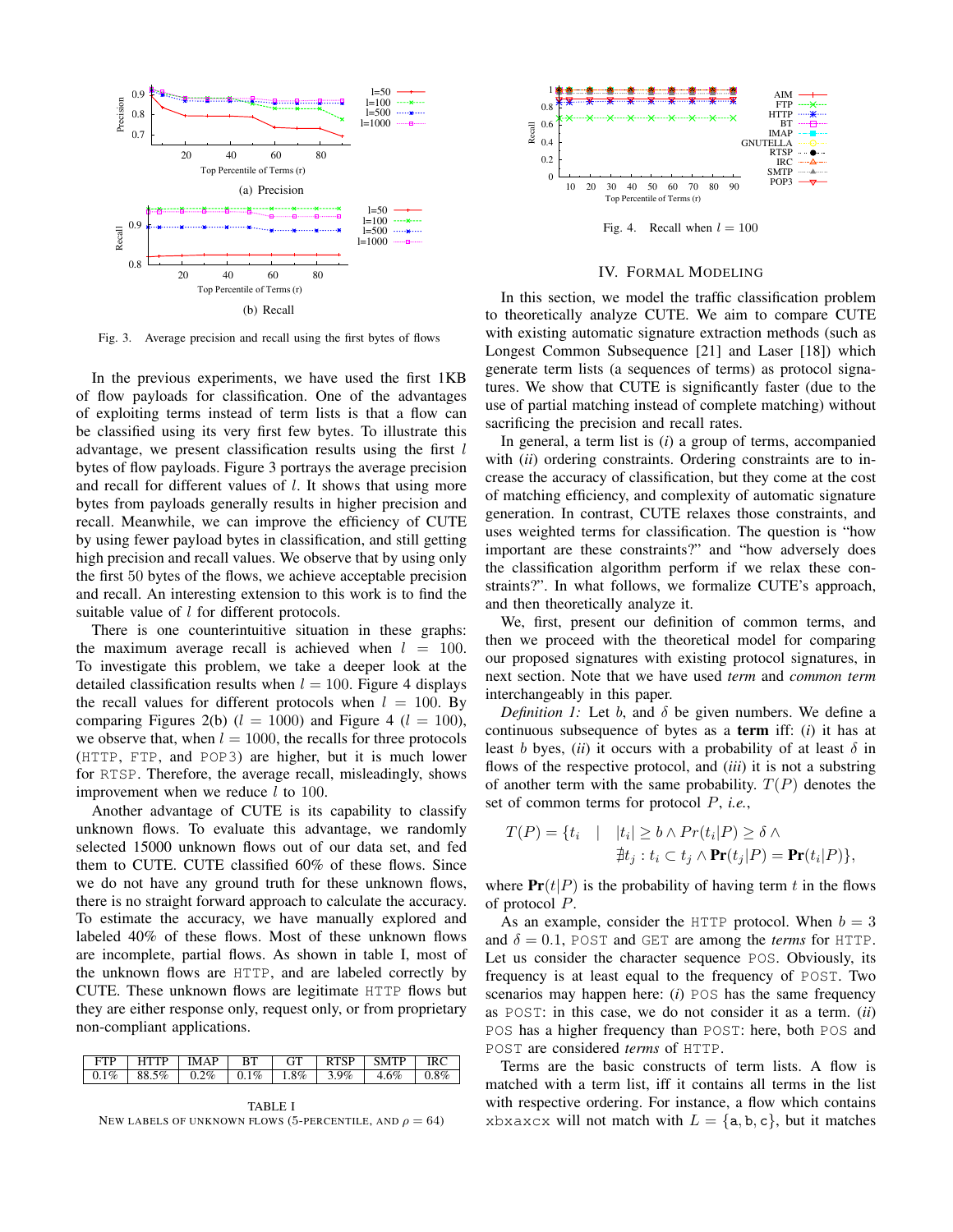$L = \{b, a, c\}$ . We denote this flow matching mechanism by the *complete matching operator*.

*Definition 2:* The complete matching operator *⊕*, between the flow f and term list  $L = \{t_1, \dots, t_n\}$ , is defined as follows:

$$
f \oplus L \Leftrightarrow index(f, t_1) > 0 \ \wedge lsplit(f, t_1) \oplus \{t_2, \cdots, t_n\},
$$

where  $index(f, t)$  is a function that returns the first position of term *t* in flow *f* if *f* contains *t*, and *−*1 otherwise. Moreover,  $lsplit(f, t_i)$  returns the subsequence of bytes in  $f$  from the first character after  $t_i$  to the end. For instance, *lsplit*(xxabcyyabc*,*abc) is yyabc.

Similar to terms, we may have redundant term lists. A term list *L* is a *sub-list* of another term list  $L'$ , if  $L'$  matches all flows that could match by signature *L*. For instance, *{*a*,* b*,* c*}* is a sub-list of *{*b*}*.

*Definition 3:* Term list  $L_i$  is a sub-list of term list  $L_j$ ,  $L_i \subset$ *L*<sup>*j*</sup>, iff:  $\forall f, L_i ⊕ f \Rightarrow L_j ⊕ f$ .

Similar to terms, we eliminate redundant term lists. A term list is redundant, if one of its sub-list has the same probability. The remaining term lists form the protocol signatures according to Definition 4.

*Definition 4:* A term list is an ordered signature for protocol *P* if:

(*i*) It matches more than *T* fraction of flows:  $Pr(L|P) \leq T$ , (*ii*) It is not redundant:

$$
\forall L \nexists L', L' \neq L \land L' \subset L \land \mathbf{Pr}(L|P) = \mathbf{Pr}(L'|P),
$$

where  $Pr(L|P)$  is the probability of term list L for flows of protocol *P*.

Definition 4 intuitively implies that we consider *all* important signatures for a protocol *P*. This is what we call the *completeness property*.

The ordered matching operator (*⊕*) satisfies two constraints: (*i*) *full matching*: a flow must contain all terms of a term list to be matched, and (*ii*) *ordering*: the ordering of the terms should be the same in the term list and the given flow. The matching operator used in CUTE relaxes these constraints, as defined in Definition 5 In contrast to the complete matching operator, xxbxxaxxcxx matches with  $L = \{a, b, c\}$ , if we use the partial matching operator.

*Definition 5:* A flow is partially matched with a term list, iff it contains at least one of term from the list. The partial matching operator *⊙*, between flow *f* and *term list L*, is formally defined as follows:

$$
f \odot L \Leftrightarrow \exists t_i \in L, index(f, t_i) > 0.
$$

The partial matching operator is significantly less complex than the complete matching operator, while it might introduce inconsistencies in classification. In the next section, we discuss how poorly traffic classification algorithms perform, if we use partial matching operator *⊙* instead of the complete matching operator *⊕*.

### V. THEORETICAL ANALYSIS

In what follows, we analyze CUTE based on the model presented in previous section. In our theoretical analysis, we aim at providing bounds on CUTE's classification error, in comparison to existing automatic signature generation methods.

Existing automatic signature generation methods have an intrinsic error probability, as they extract all possible term lists with a probability of at least *T* for all protocols. They miss-classify flows, if some important signatures are present in less than *T* fraction of flows, and respective flows cannot be identified using other signatures. The total error probability of a protocol can be even unbounded, if too many tiny clusters of flows (less than  $T - \epsilon$  fraction of flows) are not covered by any extracted signature. That said, these methods perform well in practice since such worst cases are too rare as long as we select an apt value for *T*.

The partial matching operator can introduce further errors. These errors do not include false negatives, since the partial matching operator certainly matches all flows matched by the complete matching operator. Moreover, as long as the classification does not result in *conflicts* between term lists (when one flow matches with two or more protocols), false positives are not introduced. So, the only scenario that can lead to error for partial matching is when we have conflicting signatures. Note that the correct protocol is always among the set of identified, conflicting protocols, since the partial matching operator always includes results of the complete matching operator.

We study the probability of having false positives (or equivalently conflicts), in certain scenarios, where some conditions hold. In fact, we propose two sufficient condition which bound the false positive rate introduced by a signature.

# *A. Definitions and Assumptions*

As previously mentioned, we represent protocol signatures using term lists. The set of term lists of a protocol *P* is denoted  $\mathbf{b}$ **y**  $\mathbb{L}(P) = \{L_1^P, L_2^P, \cdots, L_m^P\}.$ 

To analyze the error probability of the partial matching operator, we have the following simplifying assumptions:

*Assumption 1: (Coverage)* We can detect the protocol of every flow using existing signatures. Since we aim at studying the effects of applying the partial matching operator, it is reasonable to ignore unknown flows.

*Assumption 2: (Consistency)* Signatures of different protocols are conflict-free, unless one of them is a sub-signature of the other one. In such cases, the most specific signature is preferred. Note that, we allow conflicting sub-signatures to classify overlay protocols.

#### *B. Uniqueness Condition*

We start with the stronger (and simpler) sufficient condition. Suppose that each term list has a term, which is not a member of any term list in signatures of other protocols–in other words, it is unique to the respective protocol. Note that the unique terms of a protocol may exist in less than *T* fraction of flows of another protocol. If the Uniqueness Condition (Condition 1) holds, we can prune non-unique terms to have less conflicts with the same coverage as the original signatures.

*Condition 1:* The *Uniqueness* condition holds iff for every *term list*  $L$  of protocol  $P_i$ , there is at least one term  $t$  which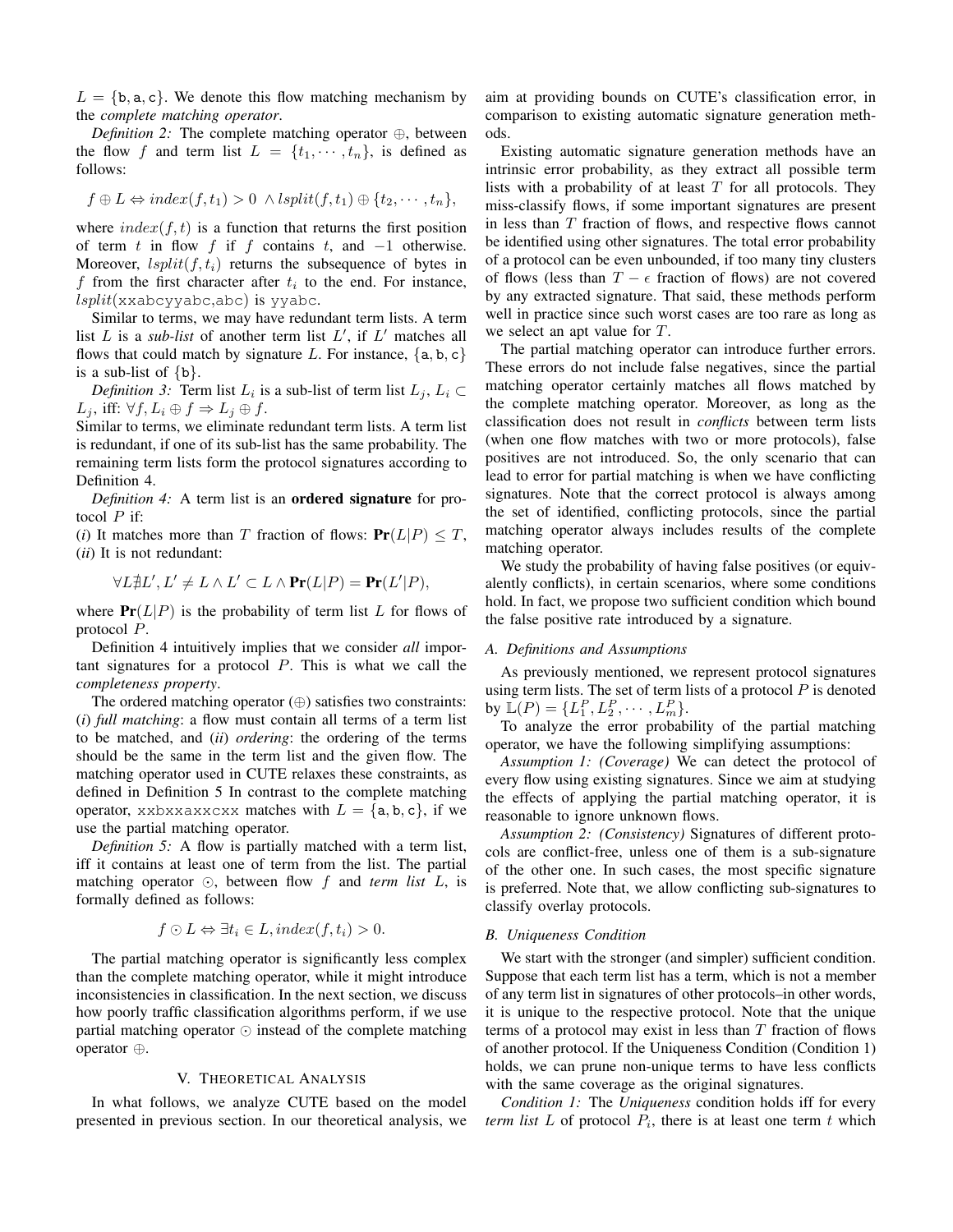does not occur in any *term list L ′* of other protocols; *i.e.,*

$$
\forall L \in \mathbb{L}(P_i), \exists t \in L \text{ s.t. } \forall P_{j(j \neq i)} \nexists L' \in \mathbb{L}(P_j), t \in L'
$$

Surprisingly, the uniqueness condition holds for many realworld protocols even though it is a seemingly strong condition. The only exceptions are overlay protocols, which share the same terms with their underlying protocol (*e.g.* BitTorrent running on HTTP). Shortly, we will introduce a weaker, more practical sufficient condition in Section V-C, based on the Uniqueness condition.

When the *Uniqueness Condition* holds, we eliminate nonunique terms to simplify signatures, and also to improve efficiency. We remove every term *t* with the following property:

$$
\exists L \in \mathbb{L}(P_i), L' \in \mathbb{L}(P_j)_{(i \neq j)} t \in L \land t \in L'.
$$

Having at least one unique term, each term list contains one or more terms after pruning. We simplify each term list by selecting *one* of its unique terms (later in this section, we discuss the best way to select from unique terms). Thus, our pruned term lists contain one and only one term. For each term list *L*, the pruned version is denoted by  $\mathbb{P}(L)$ . According to Theorem 1, the probability of producing conflicts between a pruned term list of a protocol, and flows of another protocols is bounded by *T*.

*Theorem 1:* If the Uniqueness Condition is satisfied, a pruned signature of protocol *P<sup>i</sup>* conflicts with another protocol *P<sup>j</sup>* with a probability of less than *T*. *i.e.,*

$$
\forall P_i, P_{j \neq i}, L \in \mathbb{L}(P_i) : \mathbf{Pr}(f \odot \mathbb{P}(L) | f \in P_j) < T.
$$

*Proof:* (Proof by contradiction) Suppose that  $\mathbb{P}(L)$  is a pruned signature of protocol *P<sup>i</sup>* composed of term *t*, and the probability of matching a flow f of protocol  $P_i$  with  $\mathbb{P}(L)$  is more than *T*, *i.e.*,  $\Pr(f \odot \mathbb{P}(L)|f \in P_i) \geq T$ . Equivalently, the probability of having *t* in flows of  $P_j$  is at least *T*. Thus, *t* must be part of a signature for protocol  $P_j$  (see Definition 4) and is not unique. This contradicts with our assumption that *t* is unique, and the proof merely follows. Since two protocols can have several conflicting unique terms, the total probability of having conflict between two protocols

can be higher than *T*. The probability that we mis-classify flows of a protocol  $P_j$  to  $P_i$  is  $\Pr(f \bigcirc \bigcup_{L \in P_i} L | f \in P_j)$ , which is always less than  $T \times k_i$  where  $k_i$  is the number of pruned signatures in  $P_i$ . Note that  $k_i$  is small in practice; hence, if the Uniqueness Condition is satisfied, we can use the partial matching operator instead of the complete matching operator with a few conflicts in practice.

By minimizing the number of terms for each protocol, we can improve the efficiency of matching: the less the terms, the faster the matching. Suppose that, we have the following term lists of unique terms for protocol *P*: *{{A, C}, {A, C, E, F}, {B, D}, {C}}*. The optimum, equivalent term lists for *P*, is  $\{\{B\}, \{C\}\}\$  since all term lists have either *B* or *C*. Thus, without rendering any further issues, we increase the performance of matching by using only two unique terms.

The question is what is the minimum number of unique terms that covers all term lists? This problem, in general, is equivalent to the Minimum Hitting-Set problem (Definition 6) which is both NP-Hard and APX-Hard [4].

*Definition 6: Hitting-Set.* Suppose that we have a finite set *S* and a collection *C* of subsets of *S*. A Hitting-Set for *C* is a set *S'* ⊆ *S* with the following property:  $\forall S'' \in C, \exists t \in S''$ : *t ∈ S ′* .

The term lists, however, have an interesting property: based on Definition 4, we can easily show that the intersection of two different term lists of protocol *P* is either empty, or a term list of *P*–*i.e.*,  $\forall L_1, L_2 \in \mathbb{L}(P), L_1 \cap L_2 = \emptyset \lor L_1 \cap L_2 \in \mathbb{L}(P).$ The reason is that, a non-empty intersection of two different term lists has a higher probability than *T* and is a signature by itself.

Based on this observation, we propose an algorithm we call the Minimum Hitting-Set for Protocols (MHSP), which is capable of discovering the minimum Hitting-Set of term lists in  $O(|P|^2)$ . According to Theorem 2, this algorithm returns the correct hitting set for our problem.

| <b>Algorithm 2:</b> MHSP: Minimum Hitting-Set for Protocols    |
|----------------------------------------------------------------|
| <b>Data:</b> $P$ // the protocol                               |
| <b>Result:</b> Minimum Hitting-Set                             |
| Disjoint_Set $\leftarrow \varnothing$ ;                        |
| for $L \in P$ do                                               |
| Is Disjont $\leftarrow$ True;                                  |
| for $L' \in P$ do                                              |
| <b>if</b> $L' \subset L$ <b>then</b><br>  Is_Disjoint ← False; |
|                                                                |
| <b>if</b> Is Disjoint then                                     |
| Disjoint_Set $\leftarrow$ Disjoint_Set $\cup \{L\};$           |
| Hitting Set $\leftarrow \varnothing$ ;                         |
| for $L \in Disjoin\_Set$ do                                    |
| Hitting Set $\leftarrow$ Hitting Set $\cup$ head( <i>L</i> );  |
| return Hitting_Set;                                            |

*Theorem 2:* MHSP finds the minimum Hitting-Set for protocol *P*.

*Proof:* Suppose that the algorithm returns a set of terms:  $S = \{t_1, t_2, \dots, t_k\}$ . It is obvious that  $|S| =$  *Disjont\_Set|*. Since there is no common terms between any two members of the Disjoint Set, the minimum Hitting-Set cannot have less than *|*Disjont Set*|* members. Therefore, *S* is one feasible minimum Hitting-Set.

#### *C. The Weak Sufficient Condition*

The Uniqueness condition is too strong specially for overlay protocols. For instance, Gnutella shares most of its terms with HTTP since it is an overlay protocol; hence, HTTP will not have enough unique terms. To resolve this issue, we propose a looser sufficient condition which holds in almost all cases including overlay protocols, and can lessen the probability of false positives, as well.

Instead of neglecting all non-unique terms, we can assign lower weights to these terms, and classify flows based on a weighted term matching approach, *i.e.,* matched terms with the highest weights determine the protocols of a flow. Moreover, for each term least, we can keep the terms with the highest weight, as the other lower weighted terms do not affect classification.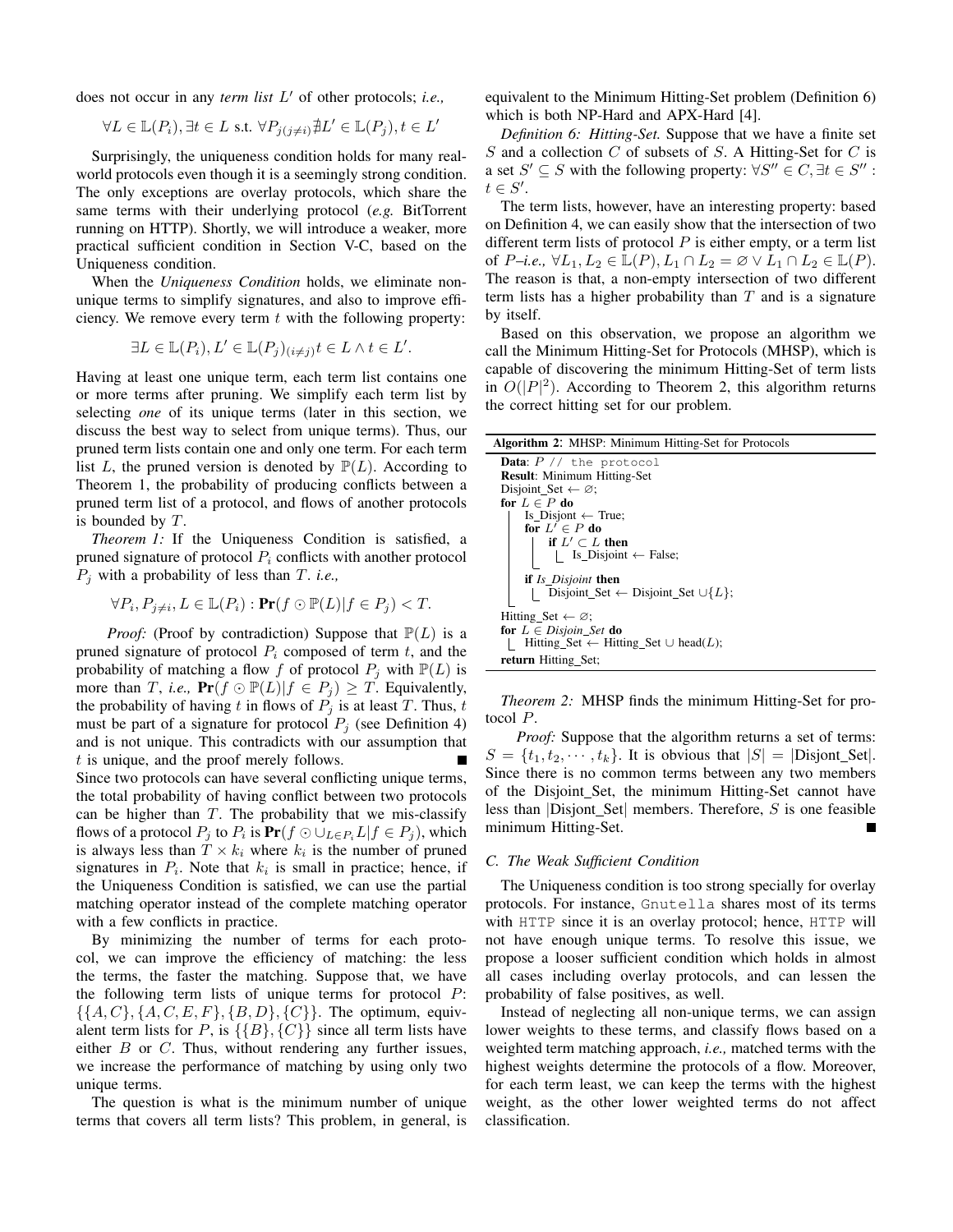

Fig. 5. The Signature Graph built from  $P_1 = \{ \{a, b, c\}, \{d, e\} \},\$ *P*<sup>2</sup> = *{{a, b}, {a, b, d}}*, and *P*<sup>3</sup> = *{{f, a}, {a}}*

Let us illustrate this idea using an example. Suppose that we have the following protocol signatures:  $P_1$ *{{t*1*, t*2*, t*3*}}, P*<sup>2</sup> = *{{t*2*, t*3*, t*4*}}, P*<sup>3</sup> = *{{t*2*, t*3*}}*. *t*<sup>1</sup> and *t*<sup>4</sup> should have high weights since they are unique. Non unique terms, such as  $t_2$  and  $t_3$  on the other hand, should have lower weights. If we assign weights according to their inverse protocol frequency, and keep the terms with the highest weight for each term list, new signatures will be:  $P_1 = \{ \{(t_1, 1)\} \},\$  $P_2 = \{\{(t_4, 1)\}\}\$ ,  $P_3 = \{\{(t_2, \frac{1}{3}), (t_3, \frac{1}{3})\}\}\$ . Using these new signatures, a flow containing  $t_1$  is classified as protocol  $P_1$ , since  $t_1$  is one of the two highest weighted terms. Interestingly, flows containing only  $t_2$  or  $t_3$  are detected as  $P_3$ . Note that weights can be assigned in different ways as long as they reflect the uniqueness of term.

To realize this idea, we propose the *Signature Graph*, which is used for (*i*) selecting the best terms from each *term list*, and (*ii*) assigning appropriate weights to them. The process of creating a Signature Graph has multiple steps. Initially, each *t*erm list is a node in this graph. An edge connects two nodes, iff they are of different protocols and share at least one term. The shared terms are the labels of the edge. Each node of the graph is assigned an integer called *mark* which is initially 0,  $i.e., \forall n \in N(G), mark(n) = 0.$ 

Figure 5(a) illustrates the initial Signature Graph for term lists of 3 protocols:  $\mathbb{L}(P_1) = \{ \{a, b, c\}, \{d, e\} \}, \mathbb{L}(P_2) =$  $\{\{a, b\}, \{a, b, d\}\}\$ , and  $\mathbb{L}(P_3) = \{\{f, a\}, \{a\}\}\$ . Note that all the nodes are, initially, marked as 0.

The next step is to find conflicting nodes. We mark each node with no unique term as 1. Note that a term is unique to a node, iff it is not on any edges of the respective node. We remove all non-unique terms from nodes marked as 0. Those nodes will not become empty, since they have at least one unique term. Then, in the subgraph of nodes with mark 1, we increment the mark of the nodes with no unique term to 2, and remove non-unique terms (non-unique in the subgraph) from nodes with mark 1.

We repeat this process until one of the following conditions hold: (*i*) all nodes, marked as *i*, are now marked as  $i + 1$ , or (*ii*) there is no node marked as  $i + 1$ . If the first condition holds, the process never terminates, and we are unable to build the Signature Graph. If the second condition holds, we have the final Signature Graph, with no more node to process. An example of the final Signature Graph is shown in Figure 5(b). If we can build the final Signature Graph for a set of signatures, the *Weak* sufficient condition (Condition 2) is satisfied.

*Condition 2: Weak Sufficient* condition holds in a set of

signatures, if we can create a non-conflicting *signature graph* for them by following the pruning procedure described above.

Terms on the nodes with lower marks are more important than terms on nodes with higher marks, since marks clearly represent terms' frequencies among different protocols, or simply the inverse of terms' uniqueness. Consequently, we assign weights to the term lists, or basically nodes in the final Signature Graph, in a way that it preserves the following property: the lower the mark, the higher the term's weight –  $i.e., \forall t_i \in n, t_j \in n', mark(n) < mark(n') \Rightarrow weight(t_i) >$  $weight(t<sub>i</sub>)$ . An example of such a weighting function is  $(1 + mark(n))^{-1}$  for the terms on node *n*.

*Lemma 1:* If the weak sufficient condition holds, there is a term *t* for any node *n<sup>i</sup>* , which does not exist in any other node with higher or equal mark – *i.e.*,  $\exists t \in n_i; \forall n_j (i \neq j)$  $j)$ *, mark* $(n_i) \geq mark(n_i) : t \notin n_j$ 

*Proof:* Suppose that we have a node *n<sup>i</sup>* , and its mark is  $m$ . According to the pruning procedure, all terms in  $n_i$  shared with other nodes with mark *m* or higher are pruned. *n<sup>i</sup>* cannot be empty, otherwise its mark should have been incremented to  $m + 1$  or a higher value. Thus,  $n_i$  contains at least one term which is not shared with nodes of equal or higher marks.  $\blacksquare$ 

*Lemma 2:* If  $L_1 \subset L_2$ , then  $mark(L_2) < mark(L_1)$ .

*Proof:* Simply follows from Lemma 1. As previously mentioned, if a flow matches with several term lists, only the term lists of the highest value are considered as correct matches. In other words, if a node with mark *m* matches a flow, no nodes with a mark higher than *m* are considered as a match.

As stated in Theorem 3, if we use the terms on the nodes of a final Signature Graph, we can partially match traffic with a false positive rate of less than *T*.

*Theorem 3:* Using the weighted terms from a successfully processed Signature Graph *G*, the probability of matching a term *t* with flows of protocol  $P_j$  is less than  $T$ .

*Proof:* Suppose that we have a false positive, and a flow *f* is matched with  $t \in P_i$ , but its should be matched with  $t' \in P_j$ . Suppose that nodes  $n_i$ , and  $n_j$  are representing  $t$  and  $t'$  in the signature graph, respectively. There are two possible cases: (*i*)  $mark(n_i) < mark(n_i)$ , and (*ii*)  $mark(n_i) \geq mark(n_i)$ .

According to Lemma 1, if  $n_i$ 's mark is larger than  $n_i$ 's mark,  $n_j$  has a term *t*, which is not shared with  $n_i$ . On the other hand, we know that if a flow matches both  $n_i$  and  $n_j$ , we will choose  $n_i$  as the matching signature, since its terms have larger weights. Therefore, in Case (*i*), *f* does not have any of the unique terms in  $n_j$ . Hence, it does not match respective term list, and it contradicts with our assumption.

If  $mark(n_i)$  is greater than or equal to  $mark(n_i)$  (Case  $(iii)$ , we know that there is a term on  $n_i$ , which is not pruned and is not a member of  $n_j$ . We know that *t* occurs in less than *T* fraction of *P<sup>j</sup>* 's flows, otherwise it was part of the protocol signature. Thus, the probability that a given flow *f* matches with *t* is less than *T*, and the proof follows.

Lastly, according to Theorem 4, the Weak Sufficient Condition is a general case of the Uniqueness Condition.

*Theorem 4: Uniqueness condition* is a special case of *weak sufficient condition*. In other words, if *uniqueness condition* holds, *weak sufficient condition* also holds.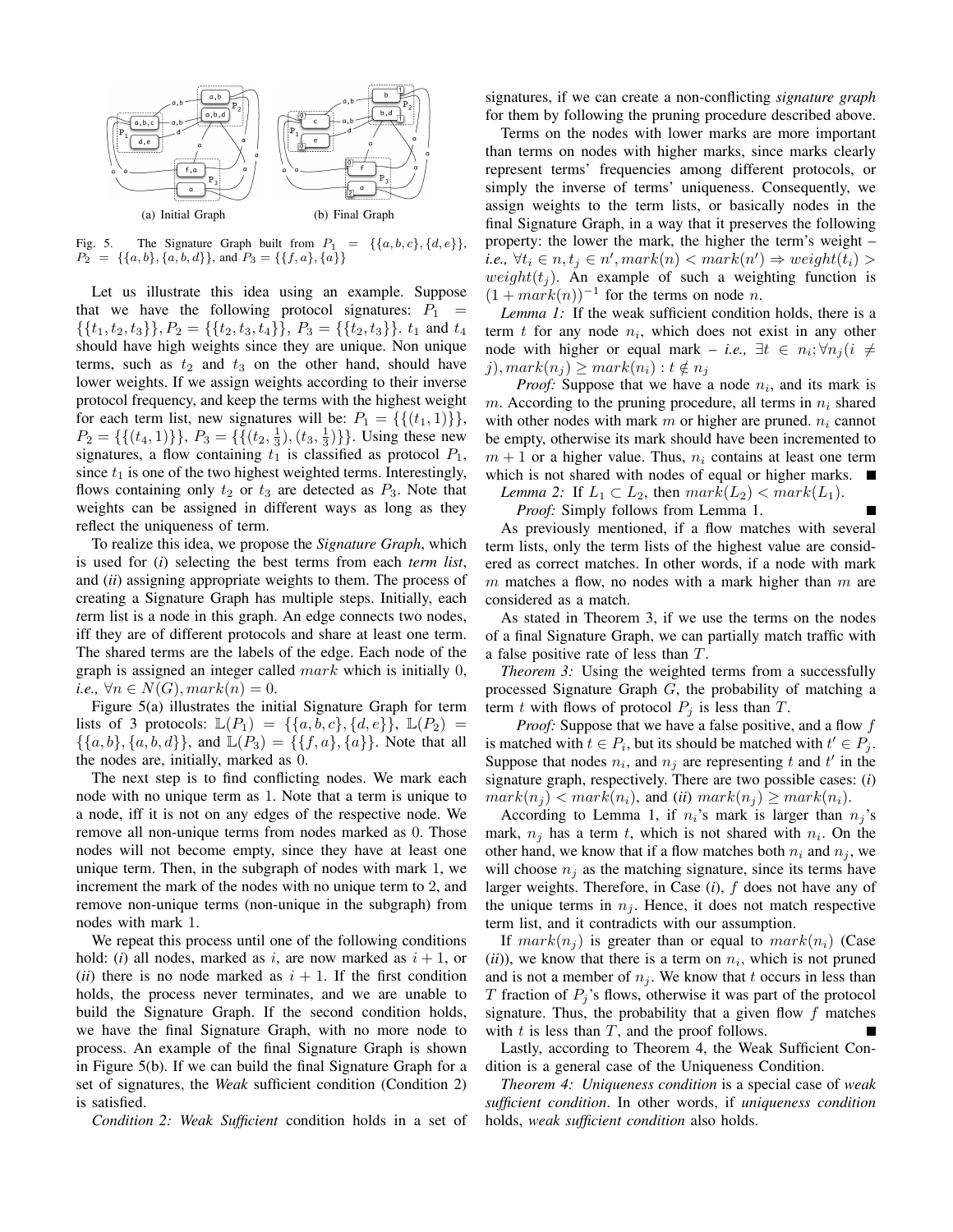*Proof:* If the *uniqueness condition* holds, there should exist at least one unique term in each signature, and no two signatures in the list can be conflicting. Therefore, the signature graph of these sets of signatures shows no conflict between nodes and the *weak sufficient condition* holds.

The properties of the Signature Graph shows that, if we have a set of appropriately weighted terms for a set of protocols, and the terms' weights reflect their uniqueness, we can have an accurate and efficient traffic classification method. This is in agreement with our our experimental evaluation of CUTE, and shows the intuition behind Signature Graph's role in CUTE.

## VI. RELATED WORKS

Deep packet inspection methods [15], [14], [10], [21] are generally complex, and time-consuming, but very accurate. One of the main problems of these approaches, besides their complexity, is that they highly rely on manually designed signatures. To solve this problem, quite a few efforts has been made to generate protocols signatures automatically. Longest Common Subsequence (LCS) [21] is a well-known approach to generate signatures. The LCS method searches for the longest subsequence common in all or the majority of the flows of a particular protocol and uses that subsequence as the protocol's signature.

Another problem with DPI methods is that there is always a trade-off between memory usage and the speed of regular expression matching. Efforts in this area has focused on rewriting signatures and grouping schemes (*e.g.,* [23]), narrowing regular expression definitions (*e.g.,* [6]), or utilizing hardwarebased methods (*e.g.,* [24]).

Feature-based classification methods, on the other hand, take advantage of layer 4 information and machine learning techniques to classify network traffic [2], [16], [8], [9], [5], [7], [20], [3], [13]. These methods are all automatic, but they are prone to be over-trained [19]. We note that DPI methods are considered as more accurate approaches, and generally form the ground-truth for feature-based methods. An automatic efficient DPI method is a better alternative, whenever the flow payload is not encrypted.

Worm Detection is another area of research which is correlated with Traffic Classification. *Payload-based* worm detection techniques, which try to match packets' payload against a set of signatures to detect potential attacks, are very similar to DPI methods. Several attempts have been made in this area to automatically generate signatures for detecting worms. Among them, we can mention Honeycomb [12], Autograph [11], Earlybird [22] for non-polymorphic worms and Polygraph [17] for polymorphic worms. Note that a polymorphic worm is a type of worm which can use self-encryption mechanisms, and semantics-preserving code manipulation techniques to evolve as spreading in the network.

In Polygraph, J. Newsome *et al.* have shown that all worms have some invariant parts although they can be small. Using this property, they have proposed three methods (*Conjunction*, *Token-Subsequence*, and *Bayesian*) to detect attacks of polymorphic worms. While *conjunction* signatures try to match flows with several tokens without considering the order of these tokens, token-subsequence signatures consist of a list of ordered tokens.

In Token-Subsequence approach, which is extended in Laser [18] for traffic classification, a list of indivisible tokens (terms in our terminology) is extracted from the flows, and each flow is represented with a list of its tokens. For each protocol, the Token-Subsequence method tries to find one maximal substring which exists in all sample flows. In its multiple-signature version, sample flows are clustered and one signature is generated for each cluster. The signature for each cluster should match all flows inside it. In Ideal case, each cluster contains the flows of one protocol and the signatures are non-conflicting. Bayesian signatures, on the other hand, assign a weight to each token and a flow will be labeled as a worm if sum of the matched tokens' weights is larger than a predetermined threshold. The experimental results show that Bayesian signatures are equivalent to one special substring, *"best substring"*, as far as accuracy of classification is concerned [17]. However, no reason has been provided for this phenomena. Moreover, they have not suggested any approach to extract the best substring. The best substring is only reported in Polygraph after brute-forcing all possible substrings.

There are some similarities between token-subsequence and *term lists* in this paper. In both approaches, in an ideal case, a set of non-conflicting term lists (see Assumption 2) with a specific minimum probability (*T* in CUTE and *S* "the size of the smallest cluster" in Token-Subsequence) is created. Since these signatures are non-conflicting, false positive in both approaches is zero. Note that false positive may increase when we use tokens instead of token subsequences in Polygraph, and terms instead of term lists in CUTE.

Despite those similarities, CUTE and Polygraph have three important differences. First, CUTE, automatically, extracts the best substrings, and we theoretically explain why it has similar accuracy to Bayesian signatures of Polygraph. Second, CUTE produces less false negatives compared to token-subsequences in Polygraph, since CUTE extract all possible terms while token- subsequence is limited by the generated clusters. Third, CUTE uses partial matching which is more efficient and has a higher recall rate, but Polygraph uses complete matching, or complete unordered matching for conjunction signatures.

### VII. DISCUSSION

Exploiting terms for classifying network flows has some advantages and some drawbacks. The major drawback is generating false positives. Based on theoretical analysis and experimental evaluations, our method is capable of classifying most of todays' protocols with a negligible amount of false positives. Accordingly, these simple signatures are competitive alternatives to traditional complex signatures: they are simpler, more efficient, and easier to maintain. Moreover, they result in considerably higher recall rate.

Protocol signatures are precisely defined to classify network traffic with a high accuracy. These signatures require quite a few packets to classify a flow. Although it may increase the classification accuracy to wait for packets on the fly, it has two disadvantages: (*i*) it is more useful to discover flow protocols as soon as possible, not in middle or final stages, and (*ii*) it